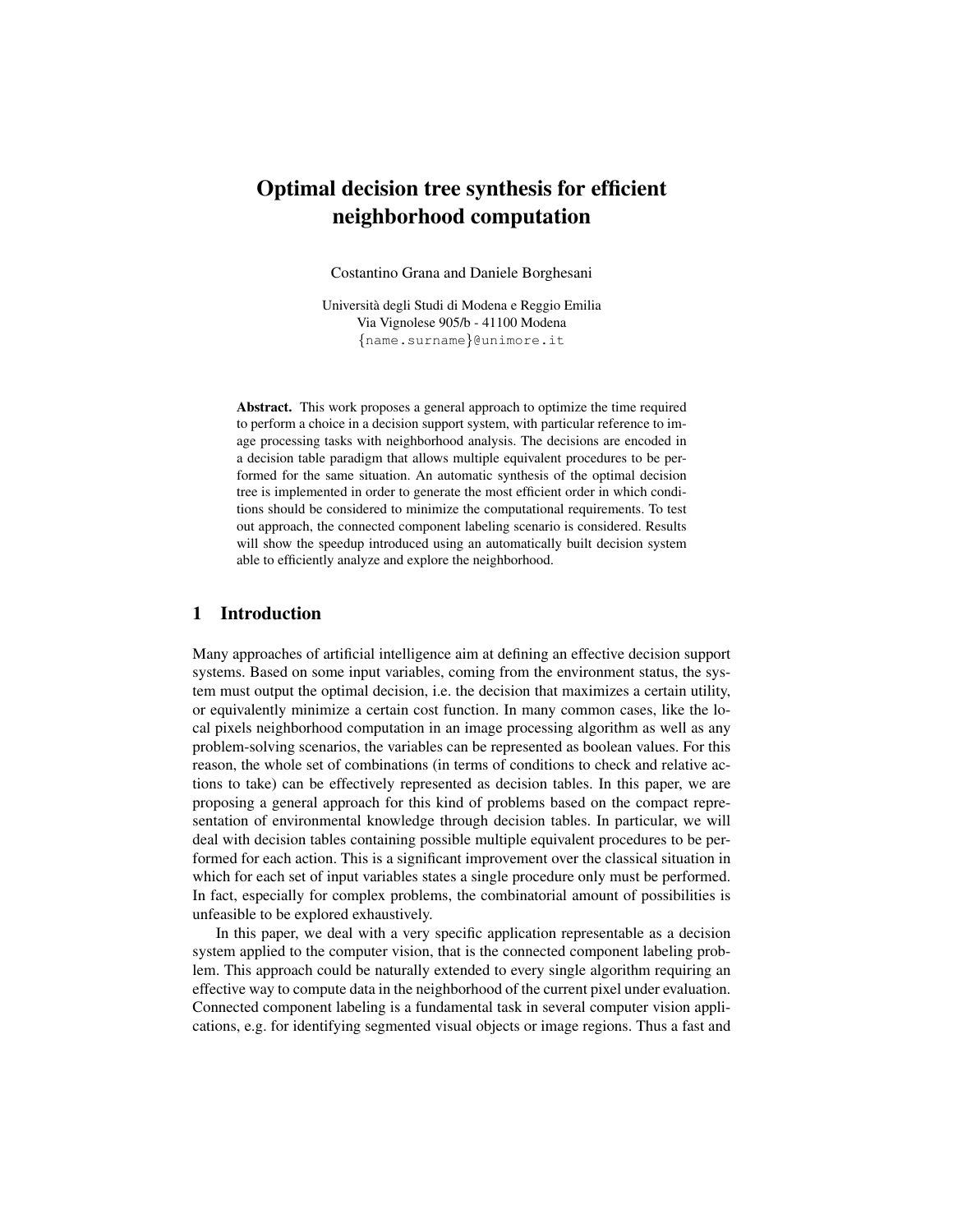| s |  |
|---|--|

Fig. 1. The pixel mask  $\mathcal{M}(x)$  used to compute the label of pixel x, and to evaluate possible equivalences.

efficient algorithm, able to minimize its impact on image analysis tasks, is undoubtedly very advantageous. The research efforts in labeling techniques has a very long story, full of different strategies, improvements and results. Moreover typical applications where labeling is a necessary processing step often have to deal with high resolution images with thousands of labels: complex solutions for document analysis, multimedia retrieval and biomedical image analysis would benefit the speedup of labeling considerably. The proposed technique is able to dramatically reduce the computational cost of most of these algorithms, by means of an intelligent exploration of the neighborhood.

## 2 Decision Tables and Decision Trees

Briefly, connected components labeling take care of the assignment of an unique integer identifier (label) to every connected component of an image, in order to give the possibility to refer to it in the next processing steps. These algorithm work on a binary image where pixels with value 1 (foreground) represents the objects of interest (the components to be labeled), while pixels with value 0 are background. Typically the connection between foreground components is evaluated by means of *8-connectivity*, that is connectivity with 8-neighbors, while for background regions the *4-connectivity* is used. This usually better matches our usual perception of distinct objects: accordingly to the Gestalt Theory of perception we operate the closure property perceiving objects as a whole even if they are loosely connected as happens in the 8-connectivity case.

These algorithm perform a raster scan over the image. For each visited pixel, a mask of neighboring pixels is considered (usually the one in Fig. 1. During this process, a provisional label is associated to the pixel under analysis, and a structure of class equivalences of label is kept updated. Usually, the most modern and effective algorithm to manage it is the Union-Find algorithm. Once all provisional labels are computed, a second pass over the image is performed in order to solve equivalence and assign to each pixel the representative label of the class to which its label belongs.

The procedure of collecting labels and solving equivalences may be described by a command execution metaphor: the current and neighboring pixels provide a binary command word, interpreting foreground pixels as 1s and background pixels as 0s. A different action must be taken based on the command received. We may identify four different types of actions: *no action* is performed if the current pixel does not belong to the foreground, a *new label* is created when the neighborhood is only composed of background pixels, an *assign* action gives the current pixel the label of a neighbor when no conflict occurs (either only one pixel is foreground or all pixels share the same label),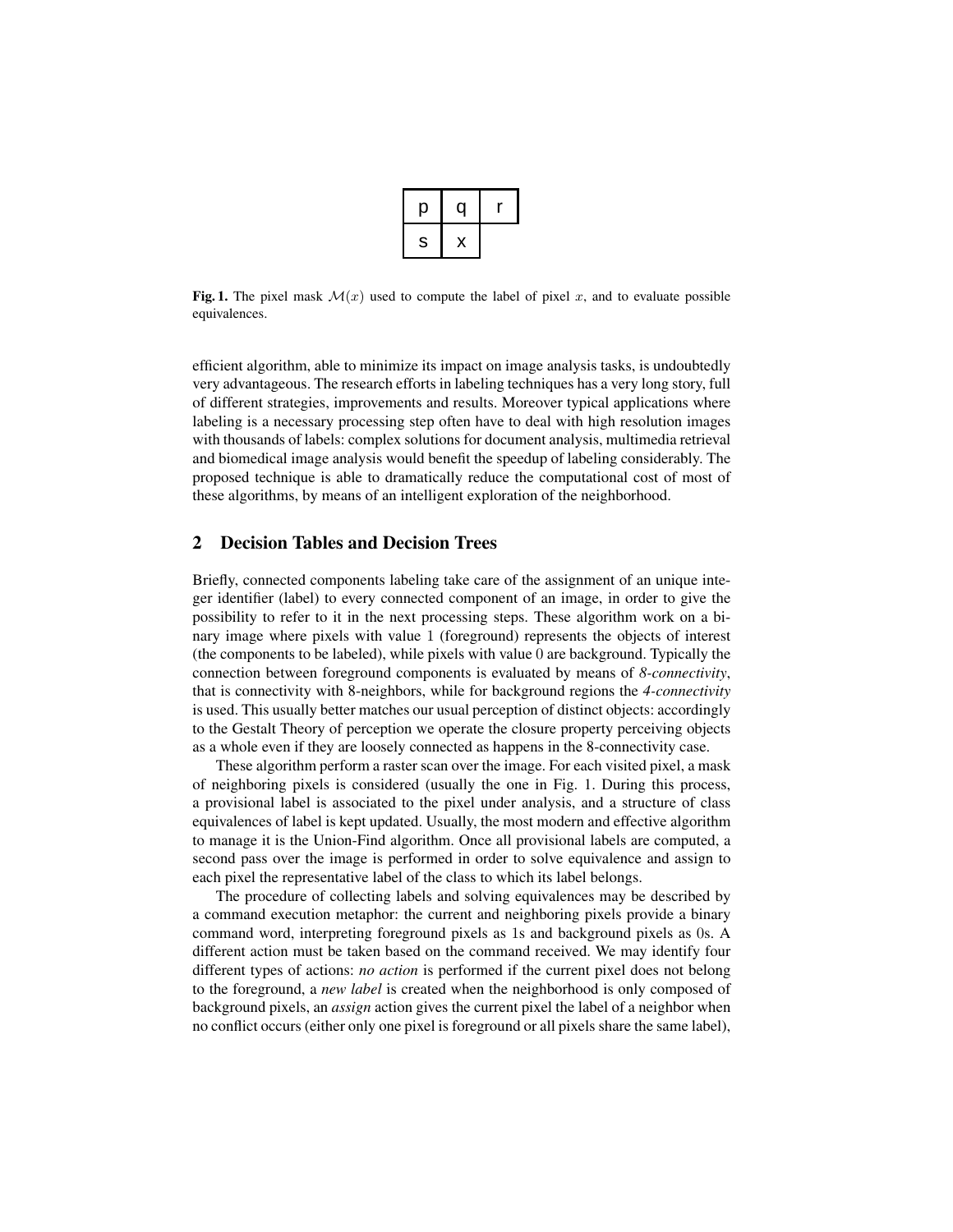

Fig. 2. A decision table example, showing a hypothetical troubleshooting checklist for solving printing failures. Note that we use a vertical layout, which is more suitable when dealing with a large number of conditions.

and finally a *merge* action is performed to solve an equivalence between two or more classes and a representative is assigned to the current pixel. The relation between the commands and the corresponding actions may be conveniently described by means of a *decision table*.

A *decision table* is a tabular form that presents a set of conditions and their corresponding actions. A decision table is divided into four quadrants: an example is provided in Fig. 2. The statement section reports a set of conditions which must be tested and a list of actions to perform. Each combination of condition entries (*condition outcomes*) is paired to an *action entry*. In the action entries, a column is marked, for example with a "1", to specify whether the corresponding action is to be performed. If the conditions outcomes may only be true or false, the table is called *limited entry decision table*, and these will be the only tables we will use throughout the manuscript.

More formally, we call  $c_1, \ldots, c_L$  the list of conditions. If we call S the *system status* (the lights on a printer, the service quality, current pixel neighborhood, etc...), a condition is a function of S which returns a boolean value. The list of actions is identified by  $a_1, \ldots, a_M$ , where an action is a procedure or operation which can be executed. Every row in the entry section is called a rule  $r^1, \ldots, r^N$ , which is a couple of boolean vectors of condition outcomes  $o_j^i$  and action entries  $e_k^i$ , denoting with i the rules index, with j the conditions index and with k the actions index. A *decision table* may thus be described as

$$
\mathcal{DT} = \left\{r^1, \dots, r^N\right\} = \left\{(\mathbf{o}^1, \mathbf{e}^1), \dots, (\mathbf{o}^N, \mathbf{e}^N)\right\}
$$
(1)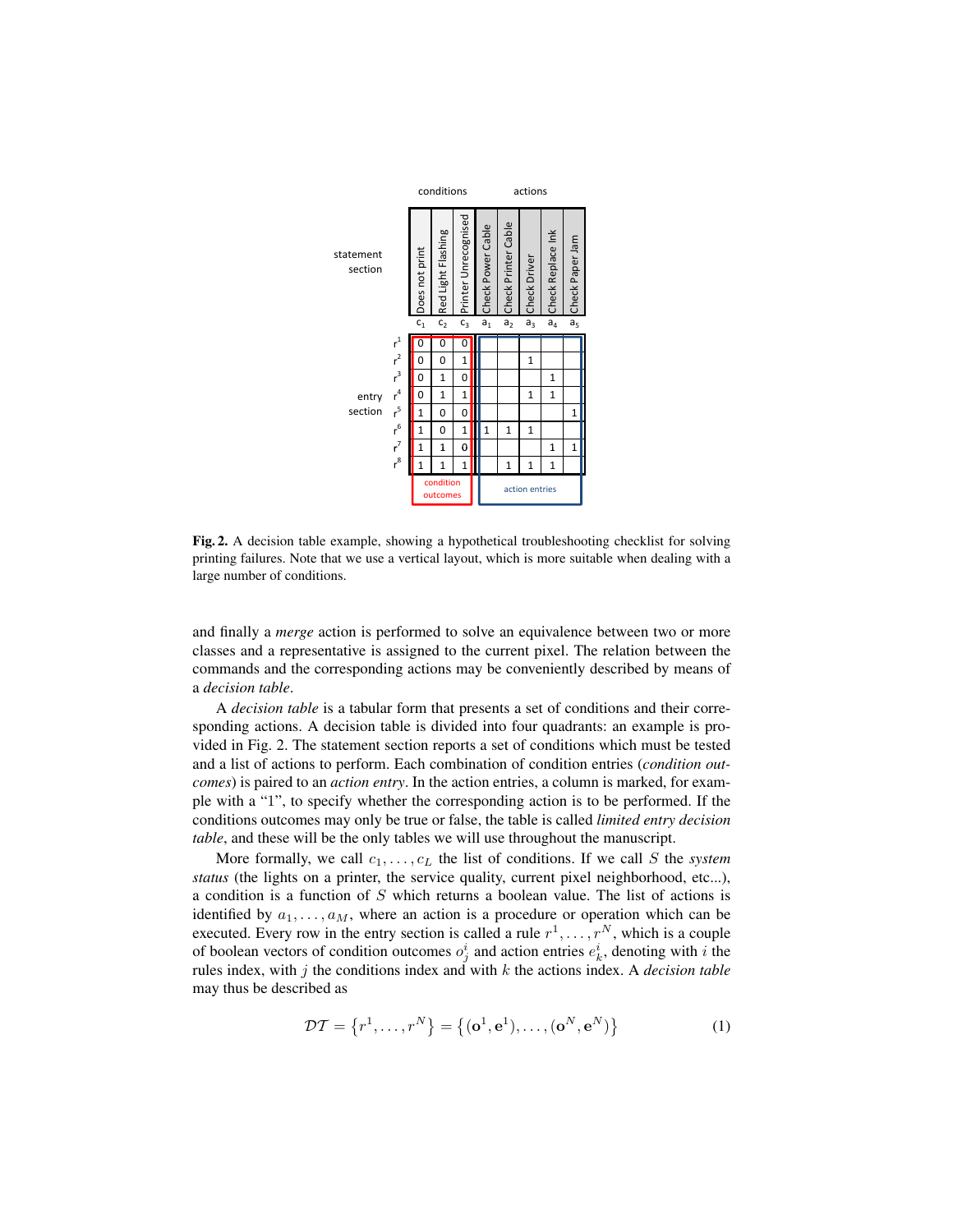The straightforward interpretation of a decision table is that the actions  $a_k$  corresponding to *true* entries  $e_k^i$  should be performed if the outcome  $o^i$  is obtained when testing the conditions. Formally, given the status  $S$ , we write

$$
\mathbf{c}(S) = \mathbf{o}^i \Leftrightarrow o_j^i = c_j(S), \forall j = 1, \dots, J ,
$$
 (2)

so

$$
\text{if } \mathbf{c}(S) = \mathbf{o}^i \text{ then execute } \{a_k | e_k^i = 1\}_{k=1,\dots,K} \,. \tag{3}
$$

The execute operation applied to a set of actions  $\{a_k\}$ , as in Eq. 3, classically requires the execution of all the actions in the set, that is all actions marked with 1s in the action entries vector: we call this behavior an *AND*-decision table. For our problem we define a different meaning for this operation, that is the *OR*-decision table, in which any of the actions in the set may be performed in order to satisfy the corresponding condition.

Note that this situation does not imply that the actions are redundant, in the sense that two or more actions are always equivalent. In fact, the result of doing any action in the execution set is the same only when a particular condition is verified.

## 3 Modeling raster scan labeling with decision tables

In order to describe the behavior of a labeling algorithm with a decision table, we need to define the conditions to be checked and the corresponding actions to take. For this problem, as we already mentioned, the conditions are given by the fact that the current pixel and the 4 neighboring ones belong to the foreground. The conditions outcomes are given by all possible combinations of 5 boolean variables, leading to a decision table with 32 rules. The actions belong to four classes: *no action*, *new label*, *assign* and *merge*. Fig. 3 shows a basic decision table with these conditions and actions.

The action entries are obtained applying the following considerations:

- 1. if  $x \in B$ , then *no action* must be performed;
- 2. if  $x \in F$  and  $M(x) \subset B$ , then  $L(x) \leftarrow new$  *label*;
- 3. if  $x \in F$  and  $\exists ! y \in M(x)| y \in F$ , then  $L(x) \leftarrow L(y)$ ;
- 4. else  $L(x) \leftarrow merge({L(y)|y \in M(x) \cap F})$

Using these considerations or the decision table, the equivalences are solved and a representative (provisional) label is associated to the current pixel  $x$ . The process then moves ahead to the next pixel and the next neighborhood accordingly.

Firstly, *merge* operations have a higher computational cost with respect to an *assign*, so we should reduce at the minimum the number of these operations in order to improve the performances of labeling. Similarly a *merge* between two labels is computationally cheaper than a *merge* between three labels. From the knowledge of the provisional labels, we can deduce that a lot of *merge* operations may be useless: for example when  $p, q \in F$  and  $L(p) \equiv L(q)$ , the *merge* operation has no effect. In fact merging an equivalence class with itself obviously returns the same class again. Thus assigning a representative label from the merge outcome or any of  $L(p)$  or  $L(q)$  has the same result. So in this particular case, since our decision table is an *OR*-decision table we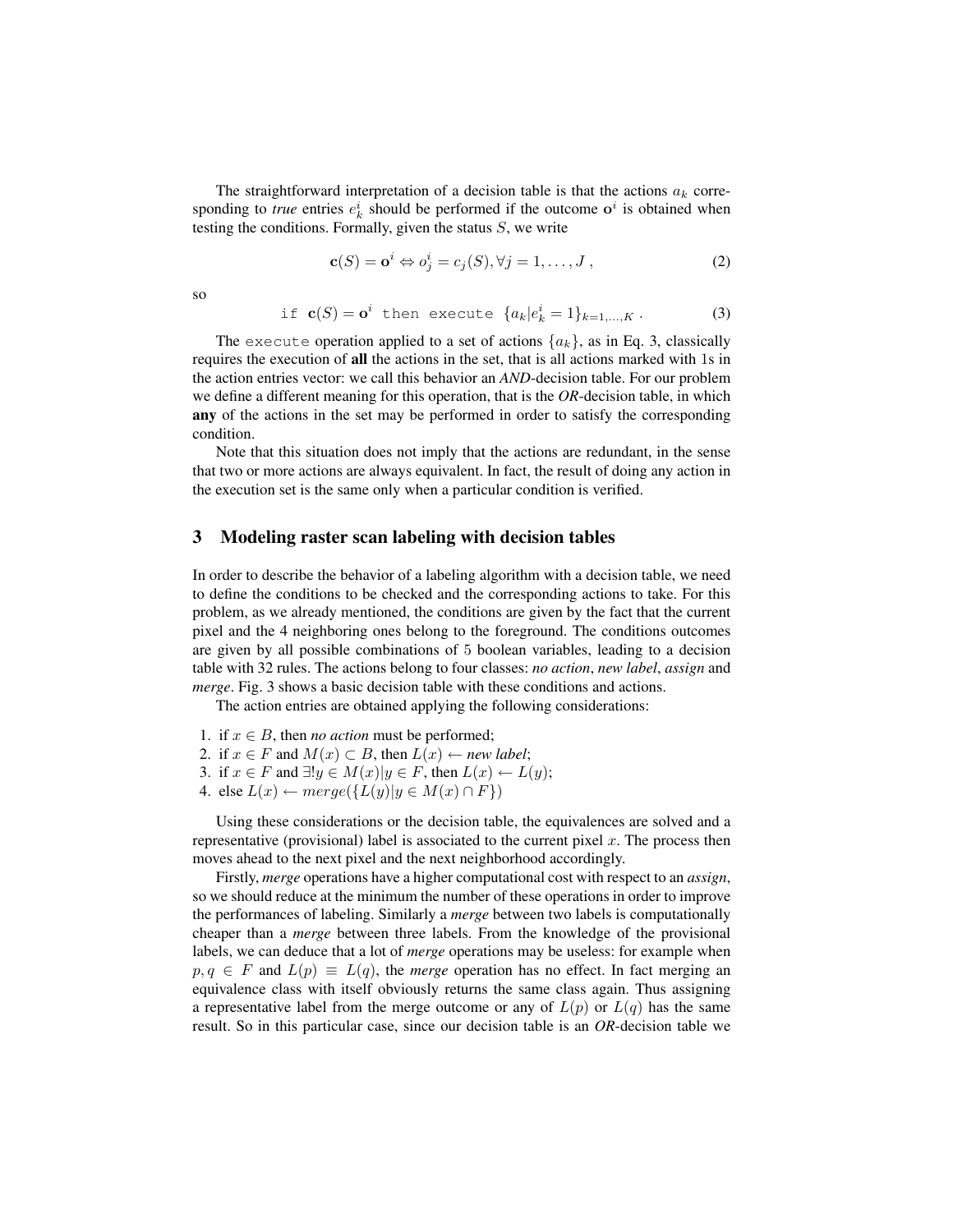|              |             |              |              |             |                    |           | assign                    |                    |                                           |                    | merge                          |                                    |                        |                                |                        |                                  |                                            |                          |                                     |                          |                                |
|--------------|-------------|--------------|--------------|-------------|--------------------|-----------|---------------------------|--------------------|-------------------------------------------|--------------------|--------------------------------|------------------------------------|------------------------|--------------------------------|------------------------|----------------------------------|--------------------------------------------|--------------------------|-------------------------------------|--------------------------|--------------------------------|
| x            | p           | q            | r            | s           | action<br><b>S</b> | new label | $\Omega$<br>Ш<br>$\times$ | ᡉ<br>Ш<br>$\times$ | $\overline{\phantom{a}}$<br>Ш<br>$\times$ | S<br>Ш<br>$\times$ | $\frac{1}{2}$<br>Ш<br>$\times$ | $\frac{1}{2}$<br>$\mathbf{I}$<br>× | $5+Q$<br>Ш<br>$\times$ | $\frac{1}{6}$<br>Ш<br>$\times$ | $9+2$<br>Ш<br>$\times$ | r+s<br>$\mathsf{II}$<br>$\times$ | $\overline{a}$<br>$\mathbf{I}$<br>$\times$ | $P+Q+S$<br>Ш<br>$\times$ | $P+1+S$<br>$\mathbf{I}$<br>$\times$ | $q+1+S$<br>Ш<br>$\times$ | p+q+r+s<br>$\,$ II<br>$\times$ |
| $\mathbf 0$  | ٠           | -            | ٠            | ٠           | 1                  |           |                           |                    |                                           |                    |                                |                                    |                        |                                |                        |                                  |                                            |                          |                                     |                          |                                |
| 1            | $\Omega$    | $\Omega$     | 0            | $\Omega$    |                    | 1         |                           |                    |                                           |                    |                                |                                    |                        |                                |                        |                                  |                                            |                          |                                     |                          |                                |
| 1            | 1           | $\mathbf 0$  | 0            | 0           |                    |           | 1                         |                    |                                           |                    |                                |                                    |                        |                                |                        |                                  |                                            |                          |                                     |                          |                                |
| 1            | 0           | 1            | 0            | $\Omega$    |                    |           |                           | 1                  |                                           |                    |                                |                                    |                        |                                |                        |                                  |                                            |                          |                                     |                          |                                |
| 1            | $\mathbf 0$ | 0            | 1            | 0           |                    |           |                           |                    | 1                                         |                    |                                |                                    |                        |                                |                        |                                  |                                            |                          |                                     |                          |                                |
| $\mathbf{1}$ | $\Omega$    | $\Omega$     | 0            | 1           |                    |           |                           |                    |                                           | 1                  |                                |                                    |                        |                                |                        |                                  |                                            |                          |                                     |                          |                                |
| 1            | 1           | 1            | 0            | 0           |                    |           |                           |                    |                                           |                    | 1                              |                                    |                        |                                |                        |                                  |                                            |                          |                                     |                          |                                |
| 1            | 1           | $\mathbf 0$  | 1            | 0           |                    |           |                           |                    |                                           |                    |                                | 1                                  |                        |                                |                        |                                  |                                            |                          |                                     |                          |                                |
| 1            | 1           | $\mathbf 0$  | 0            | 1           |                    |           |                           |                    |                                           |                    |                                |                                    | $\mathbf{1}$           |                                |                        |                                  |                                            |                          |                                     |                          |                                |
| 1            | $\Omega$    | $\mathbf{1}$ | $\mathbf{1}$ | $\Omega$    |                    |           |                           |                    |                                           |                    |                                |                                    |                        | 1                              |                        |                                  |                                            |                          |                                     |                          |                                |
| 1            | 0           | 1            | 0            | 1           |                    |           |                           |                    |                                           |                    |                                |                                    |                        |                                | 1                      |                                  |                                            |                          |                                     |                          |                                |
| 1            | $\mathbf 0$ | $\mathbf 0$  | 1            | 1           |                    |           |                           |                    |                                           |                    |                                |                                    |                        |                                |                        | 1                                |                                            |                          |                                     |                          |                                |
| 1            | 1           | 1            | 1            | $\mathbf 0$ |                    |           |                           |                    |                                           |                    |                                |                                    |                        |                                |                        |                                  | 1                                          |                          |                                     |                          |                                |
| 1            | 1           | 1            | 0            | 1           |                    |           |                           |                    |                                           |                    |                                |                                    |                        |                                |                        |                                  |                                            | 1                        |                                     |                          |                                |
| 1            | 1           | $\Omega$     | 1            | 1           |                    |           |                           |                    |                                           |                    |                                |                                    |                        |                                |                        |                                  |                                            |                          | 1                                   |                          |                                |
| 1            | 0           | 1            | 1            | 1           |                    |           |                           |                    |                                           |                    |                                |                                    |                        |                                |                        |                                  |                                            |                          |                                     | 1                        |                                |
| 1            | 1           | 1            | 1            | 1           |                    |           |                           |                    |                                           |                    |                                |                                    |                        |                                |                        |                                  |                                            |                          |                                     |                          | 1                              |

Fig. 3. The initial decision table providing a different action for every pixel configuration. To produce a more compact visualization, we reduce redundant logic by means of the indifference condition "-", whose values do not affect the decision and always result in the same action.

set to 1 all the action entries of  $L(x) \leftarrow L(p)$ , of  $L(x) \leftarrow L(q)$  and of  $L(x) \leftarrow$  $merge({L(p), L(q)}).$ 

The problem with this reasoning is of course that we would need to add a condition for checking if  $L(p) \equiv L(q)$ , complicating enormously the decision process, since every condition doubles the number of rules. But, is this condition really necessary? No, in fact we can further notice that if we exploit an algorithm with online equivalences resolution,  $p$  and  $q$  cannot have different labels. Since they are 8-connected, if both of them are foreground, during the analysis of q a label equivalent to  $L(p)$  would have been assigned to  $L(q)$ . This allows us to always remove merge operations between 8connected pixels, substituting them with assignments of the involved pixels labels.

Extending the same considerations throughout the whole rule set, we obtain an effective "compression" of the table, as shown in Fig. 4. To obtain the table, when an operation could be substituted with a cheaper one, the more costly was removed from the table. Most of the *merge* operations were avoided, obtaining an *OR*-decision table with multiple alternatives between *assign* operations, and only in a single case between *merge* operations. Moreover the reduction leads also to the exclusion of many unnecessary actions (for example, the merge between  $p$  and  $q$ ) without affecting the algorithm outcome.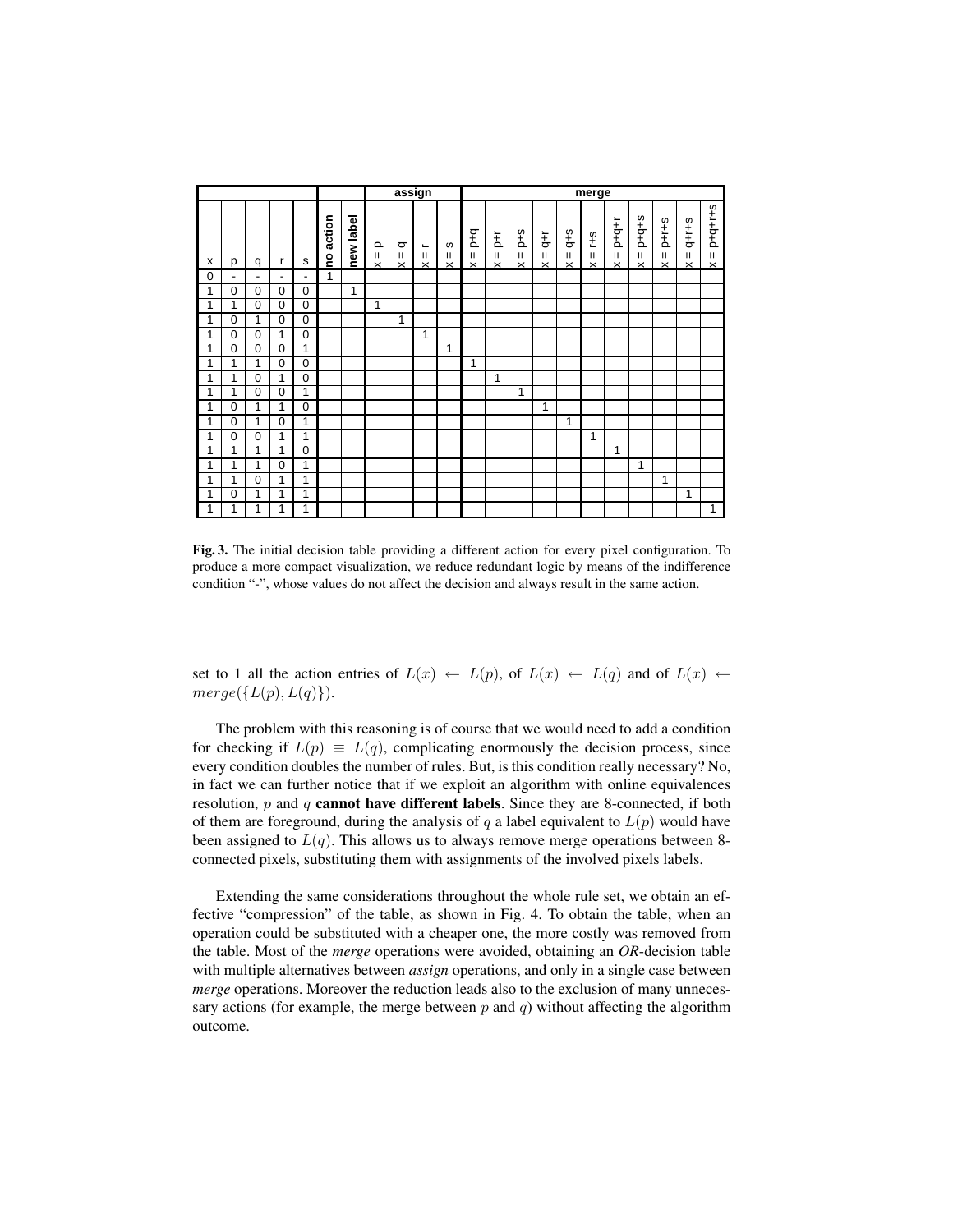|   |             |                          |                |                |           |           |         |       | assign  |         | merge       |             |             |         |         |             |                 |                 |                 |                 |                     |
|---|-------------|--------------------------|----------------|----------------|-----------|-----------|---------|-------|---------|---------|-------------|-------------|-------------|---------|---------|-------------|-----------------|-----------------|-----------------|-----------------|---------------------|
| Χ | P           | Q                        | R              | S              | NO ACTION | NEW LABEL | $X = P$ | $X=Q$ | $X = R$ | $x = S$ | $X = P + Q$ | $X = P + R$ | $X = P + S$ | $X=Q+R$ | $X=Q+S$ | $X = R + S$ | $X = P + Q + R$ | $X = P + Q + S$ | $X = P + R + S$ | $X = Q + R + S$ | $X = P + Q + R + S$ |
| 0 | ٠           | $\overline{\phantom{a}}$ | $\blacksquare$ | $\blacksquare$ | 1         |           |         |       |         |         |             |             |             |         |         |             |                 |                 |                 |                 |                     |
| 1 | $\Omega$    | 0                        | 0              | $\Omega$       |           | 1         |         |       |         |         |             |             |             |         |         |             |                 |                 |                 |                 |                     |
| 1 | 1           | 0                        | 0              | $\mathbf 0$    |           |           | 1       |       |         |         |             |             |             |         |         |             |                 |                 |                 |                 |                     |
| 1 | $\Omega$    | 1                        | 0              | $\mathbf 0$    |           |           |         | 1     |         |         |             |             |             |         |         |             |                 |                 |                 |                 |                     |
| 1 | $\mathbf 0$ | 0                        | 1              | $\mathbf 0$    |           |           |         |       | 1       |         |             |             |             |         |         |             |                 |                 |                 |                 |                     |
| 1 | $\mathbf 0$ | $\mathbf 0$              | $\mathbf 0$    | 1              |           |           |         |       |         | 1       |             |             |             |         |         |             |                 |                 |                 |                 |                     |
| 1 | 1           | 1                        | $\mathbf 0$    | $\Omega$       |           |           | 1       | 1     |         |         |             |             |             |         |         |             |                 |                 |                 |                 |                     |
| 1 | 1           | $\mathbf 0$              | 1              | $\mathbf 0$    |           |           |         |       |         |         |             | 1           |             |         |         |             |                 |                 |                 |                 |                     |
| 1 | 1           | 0                        | $\mathbf 0$    | 1              |           |           | 1       |       |         | 1       |             |             |             |         |         |             |                 |                 |                 |                 |                     |
| 1 | $\Omega$    | 1                        | 1              | $\Omega$       |           |           |         | 1     | 1       |         |             |             |             |         |         |             |                 |                 |                 |                 |                     |
| 1 | $\Omega$    | 1                        | 0              | 1              |           |           |         | 1     |         | 1       |             |             |             |         |         |             |                 |                 |                 |                 |                     |
| 1 | $\mathbf 0$ | $\mathbf 0$              | 1              | 1              |           |           |         |       |         |         |             |             |             |         |         | 1           |                 |                 |                 |                 |                     |
| 1 | 1           | 1                        | 1              | $\mathbf 0$    |           |           | 1       | 1     | 1       |         |             |             |             |         |         |             |                 |                 |                 |                 |                     |
| 1 | 1           | 1                        | $\mathbf 0$    | 1              |           |           | 1       | 1     |         | 1       |             |             |             |         |         |             |                 |                 |                 |                 |                     |
| 1 | 1           | $\mathbf 0$              | 1              | 1              |           |           |         |       |         |         |             | 1           |             |         |         | 1           |                 |                 |                 |                 |                     |
| 1 | $\Omega$    | 1                        | 1              | 1              |           |           |         | 1     | 1       | 1       |             |             |             |         |         |             |                 |                 |                 |                 |                     |
| 1 | 1           | 1                        | 1              | 1              |           |           | 1       | 1     | 1       | 1       |             |             |             |         |         |             |                 |                 |                 |                 |                     |

Fig. 4. The resulting decision table, after neighborhood optimizations. Bold 1's are selected with the procedure described in section 5

## 4 Reducing the cost of conditions testing

Testing the conditions of the decision table has a cost which is related to the number of conditions and the computational cost of testing each one. If we assume that testing each condition has the same cost, which is true in our application, the only parameter we may try to optimize is the number of conditions to be tested.

The definition of decision tables requires all conditions to be tested in order to select the corresponding action to be executed. But it is clear that there are a number of cases in which this is not the best solution. For example in the decision table of Fig. 4, if  $x \in B$  we do not need to test all the other conditions, since the outcome will always be *no action*. This consideration suggests that the order with which the conditions are verified impacts on the number of tests required, thus on the total cost of testing.

What we are now looking for is the optimal ordering of conditions tests, which effectively produces a sequence of tests, depending on the outcome of previous tests. This is well represented by a *decision tree*. The sequence requiring the minimum number of tests corresponds to the decision tree with the minimum number of nodes. Our problem now is to transform a decision table in an optimal decision tree. This problem has been deeply studied in the past and we use the Dynamic Programming solution proposed by Schumacher [1].

One of the basic concepts involved in the creation of a simplified tree from a decision table is that if two branches lead to the same action the condition from which they originate may be removed. With a binary notation, if both the condition outcomes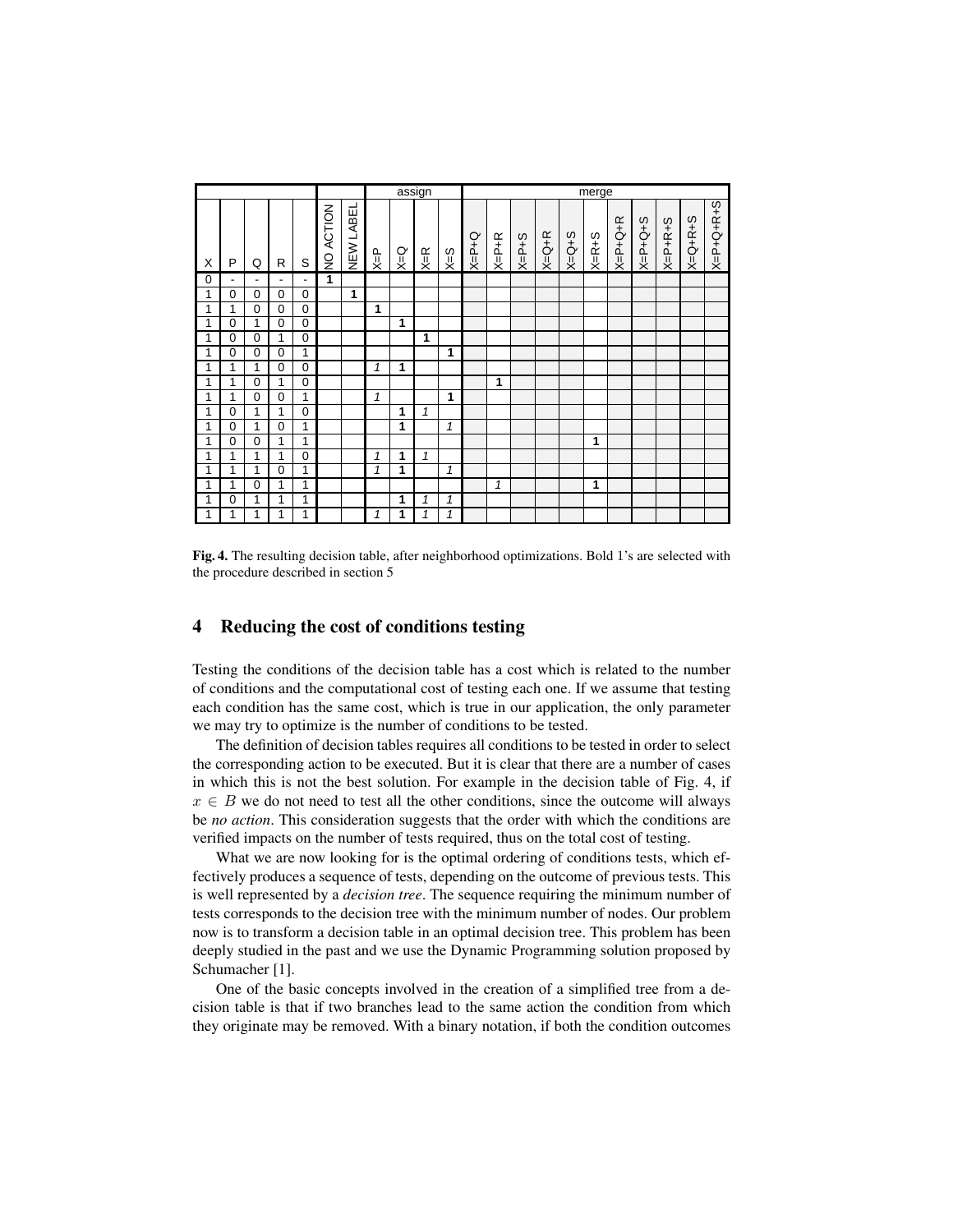10110 and 11110 require the execution of action 4, we can write that 1–110 requires the execution of action 4, thus removing the need of testing condition 2. The use of a dash implies that both 0 or 1 may be substituted in that condition, representing the concept of *indifference*. The saving given by the removal of a test condition is called *gain* in the algorithm, and we conventionally set it to 1.

The conversion of a decision table (with  $n$  conditions) to a decision tree can be interpreted as the partitioning of an *n*-dimensional hypercube (*n*-cube in short) where the vertexes correspond to the  $2^n$  possible rules. Including the concept of indifferences, a t-cube corresponds to a set of rules and can be specified as an n-vector of t dashes and  $n - t$  0's and 1's. For example, 01–0– is the 2-cube consisting of the four rules {01000, 01001, 01100, 01101}. In summary, Schumacher's algorithm proceeds in steps as follows:

- Step 0: all 0-cubes, that is all rules, are associated to a single corresponding action and a starting gain of 0 (this means that if we need to evaluate the complete set of condition, we do not get any computational saving).
- $-$  Step t: all t-cubes are enumerated. Every t-cube may be produced by the merge of two  $(t - 1)$ -cubes in t different ways (for example 01–0– may be produced by the merge of  $\{01-00, 01-01\}$  or of  $\{0100-, 0110-\}$ ). For each of these ways of producing the  $t$ -cube (denoted as  $s$  in the following formulas) we compute the corresponding gain  $G_s$  as

$$
G_s = G_s^0 + G_s^1 + \delta[A_s^0 - A_s^1] \tag{4}
$$

where  $G_s^0$  and  $G_s^1$  are the gains of the two  $(t-1)$ -cubes in configuration s, and  $A_s^0$ and  $A_s^1$  are the corresponding actions to be executed.  $\delta$  is the Kronecker function that provides a unitary gain if the two actions are the same or no gain otherwise, modeling the fact that if the actions are the same we "gain" the opportunity to save a test. The gain assigned to the t-cubes is the maximum of all  $G_s$ , which means that we choose to test the condition allowing the maximum saving.

Analogously we have to assign an action to the t-cube. This may be a real action if all rules of the  $t$ -cube are associated to the same action, otherwise it is  $0$ , a conventional way of expressing the fact that we need to branch to choose which action to perform. In formulas:

$$
A = A_s^0 \cdot \delta[A_s^0 - A_s^1] \tag{5}
$$

where s may be chosen arbitrarily, since the result is always the same.

The algorithm continues to execute Step t until  $t = n$ , which effectively produces a single vector of dashes. The tree may be constructed by recursively tracing back through the merges at each t-cube. A leaf is reached if a t-cube has an action  $A \neq 0$ .

## 5 Action selection in *OR*-decision tables

The algorithm described is able to produce an optimal tree from a decision table where every rule leads to *a single action*. Starting from an *AND*-decision table, a single action decision table is straightforward to obtain: for every distinct row of action entries  $e^{i}$  we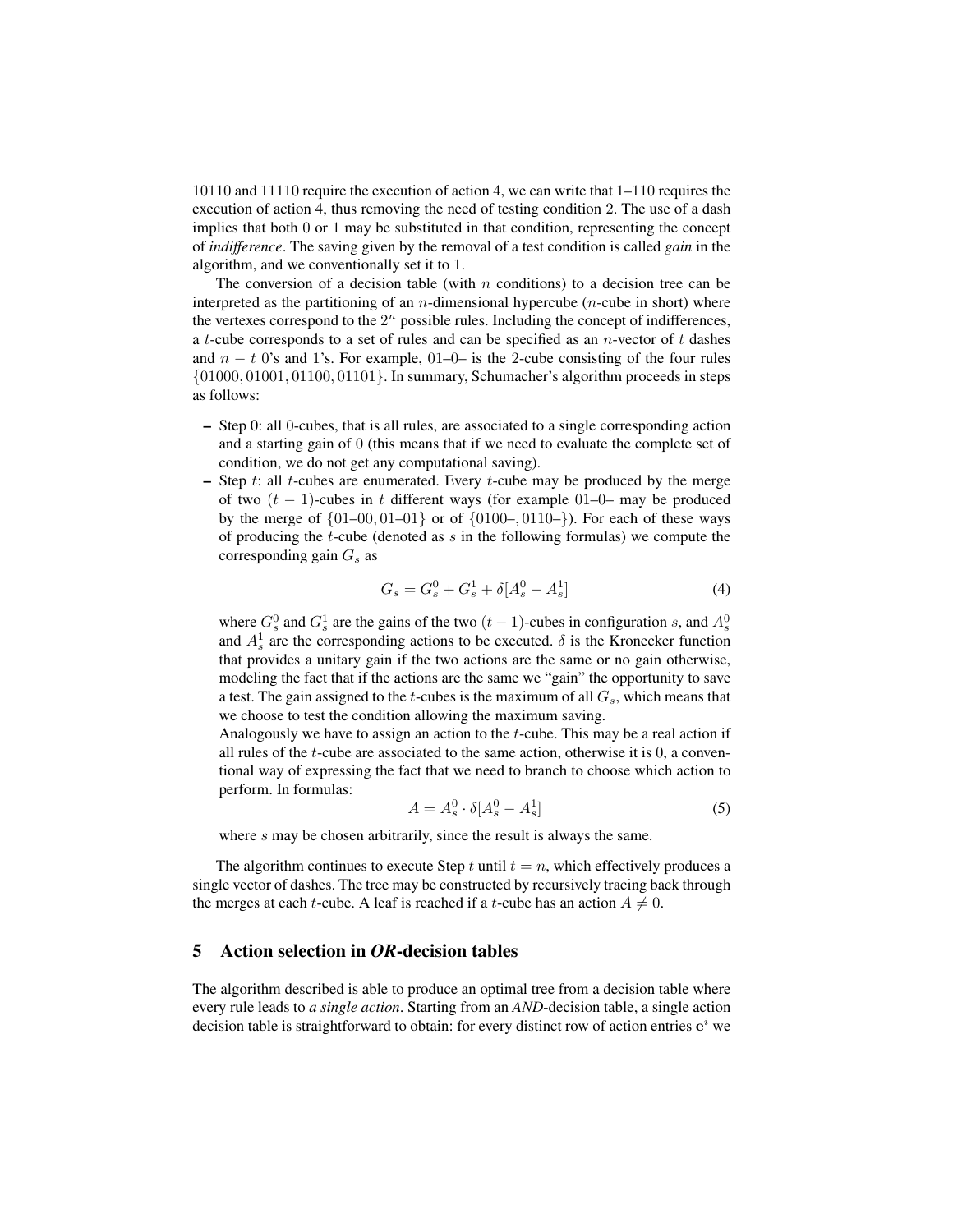can define a *complex action* in the form of the set of actions  $A_l = \{a_k | e_k^i = 1\}_{k=1,\dots,K}$ . The execution of  $A_l$  requires the execution of all actions in  $A_l$ . Now we can associate to every conditions outcomes an integer index, which points to the corresponding complex action.

This is not so easy in *OR*-decision tables, since it is useless to perform multiple actions, so we need to select one of the different alternatives provided in  $e^{i}$ . While the execution any of the different actions does not change the result of the algorithm, the optimal tree derived from a decision table implementing these arbitrary choices may be different. So we are now faced with another optimization problem: how do we select the best combination of actions, in order to minimize the final decision tree? To our knowledge, no algorithm exists save exhaustive search, thus we propose an heuristic greedy procedure.

The rationale behind our approach is that the more rules require the execution of the same action, the more likely it will be to find large k-cubes covering that action. For this reason we take a greedy approach in which we count the number of occurrences of each action entry, then we iteratively consider the most common one, and for each rule where this entry is present we remove all others, until no more changes are required. In case two actions have the same number of entries, we arbitrarily chose the one with lower index. The resulting table after applying this process is shown in Fig. 4, with bold faces 1's. The following algorithm formalizes the procedure.

| in $OR$ -decision tables                          |                                             |
|---------------------------------------------------|---------------------------------------------|
| 1: $\mathcal{I} = \{1, , K\}$                     | $\triangleright$ Define actions indexes set |
| 2: while $\mathcal{I} \neq \emptyset$ do          |                                             |
| $k^* \leftarrow \arg \max \sum_i^{N} e_k^i$<br>3: |                                             |
| $k\in\mathcal{I}$ $i=1$                           | $\triangleright$ Find most frequent action  |
| for $i = 1, \ldots, N$ do<br>4:                   | $\triangleright$ Remove equivalent actions  |
| if $e_{k^*}^i = 1$ then<br>5:                     |                                             |
| $e_k^i \leftarrow 0, \forall k \neq k^*$<br>6:    |                                             |
| 7:<br>end if                                      |                                             |
| 8:<br>end for                                     |                                             |
| 9:<br>$\mathcal{I} = \mathcal{I} - k^*$           | $\triangleright$ This action has been done  |
| $10:$ end while                                   |                                             |

Algorithm 1 Pseudo-code of our heuristic approach to select which action to perform

The described approach does not always lead to an optimal selection, but the result is often nearly optimal, based on many different experiments. This is particularly true when the distribution of the actions frequencies is strongly non uniform. For example, from the original *OR*-decision table in Fig. 4, it is possible to derive 3 456 different decision tables, by selecting all permutations of equivalent actions. Using Algorithm 1 only two actions are chosen arbitrarily, leading to 4 possible equivalent decision trees. All of these have the same number of nodes and are optimal (in this case we were able to test all of the 3 456 possibilities).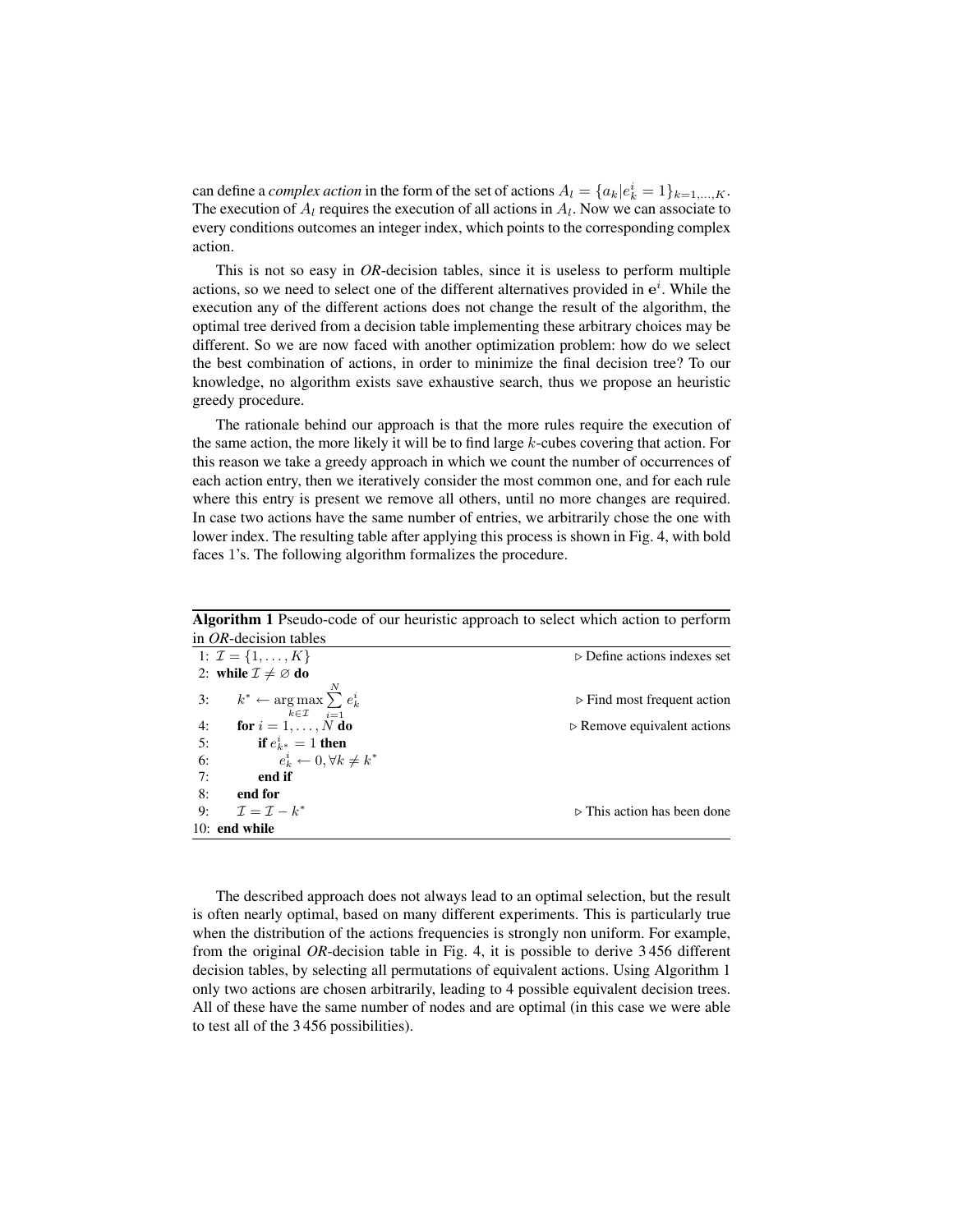We provided an algorithmic solution to the optimal neighborhood exploration problem that, with respect to previous approaches, has an important added value: it can be naturally extended to larger problems, without requiring any empirical workaround.

## 6 Results

The analysis conducted so far evidenced that this approach can be considered general on all the cases in which exists a more effective way to explore a neighborhood, thus when the choice of which condition to verify and the respective order of conditions brings different outcomes in terms of effectiveness (finer result, less elaboration time, etc...). So we selected some connected components algorithms as representative of the most widely used technique proposed in literature measuring their performances. In order to propose a valuable comparison, we mainly exploited a custom dataset composed by the Otsu-binarized versions of 615 images of high resolution (3840x2886) illuminated manuscripts pages, with gothic text, pictures and great floral decorations. This dataset gives us the possibility to test the connected components labeling capabilities (thus the effectiveness of the automatic neighborhood optimization we introduced) with very complex patterns at different sizes, with an average resolution of 10.4 megapixels and up to 80 thousands labels, providing a difficult dataset which heavily stresses the algorithms. The following techniques were selected for the comparison:

- Di Stefano *et al.* [2]. Authors proposed an evolution of the classical Rosenfeld's approach [3], but with the online label resolution algorithm. An array-based structure is used to store the label equivalences, and their solution requires multiple searches over the array at every merge operation.
- Suzuki *et al.* [4]. Authors resumed Haralick's approach [5], including a small equivalence array and providing a linear-time algorithm that in most cases requires 4 passes. The label resolution is performed exploiting array-based data structures, and each foreground pixel takes the minimum class of the neighboring foreground pixels classes. An important addition to this proposal is provided in an appendix in the form of a LUT of all possible neighborhoods, which allows to reduce computational times and costs by avoiding unnecessary Union operations.
- Chang *et al.* [6]. Authors proposed a single pass over the image exploiting contour tracing technique for internal and external contours, with a filling procedure for the internal pixels. This technique proved to be very fast, even because the filling is cache-friendly for images stored in a raster scan order, and the algorithm can also naturally output the connected components contours.
- OpenCV labeling algorithm based on a contour tracing (cvFindContours) followed by a contour filling (cvDrawContours).
- He *et al.* [7]. This is one of the most recent approach for connected components labeling. An efficient data structure is exploited to manage the label resolution by means of three arrays in order to link the sets of equivalent classes without the use of pointers. We applied our optimized tree to this algorithm to test the speed up we could provide by optimally accessing neighbor pixels.

Results of our experiments are shown in Table 1. These tests show that He's approach outperforms all the others, and only the contour tracing technique by Chang